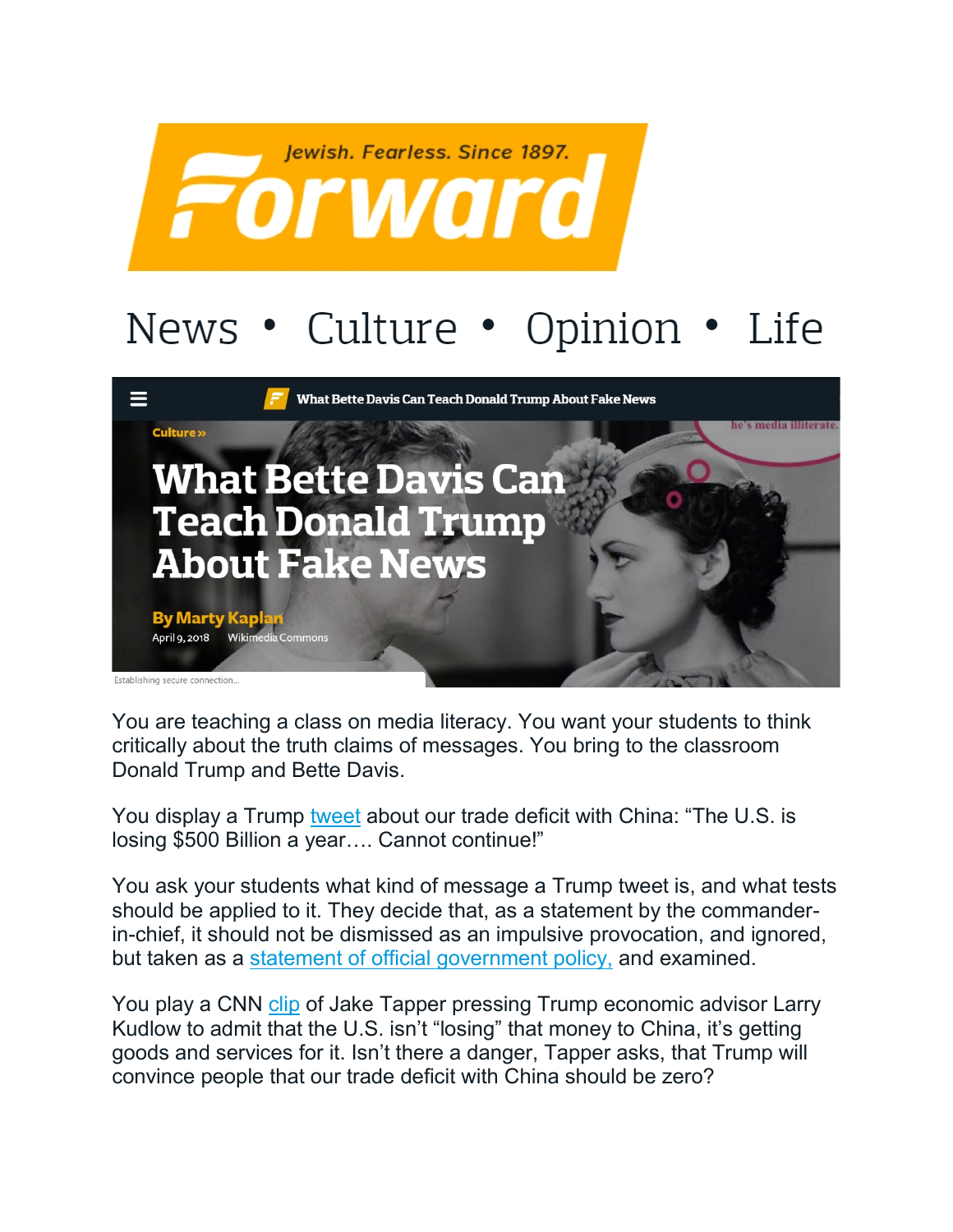Kudlow's reply: "The President expresses himself as the president expresses himself."

Translation: You've made a genre mistake, Tapper. Don't treat Trump's tweets like news or information. Treat them as self-expression. You should no more ask if a tweet is truthful or harmful than you would about a finger painting on the refrigerator door.

Media literacy requires genre literacy. But the conventions of a genre – our expectations about the appropriate way to experience and interpret a message – aren't fixed; they're socially contested and socially constructed. Fox News calling itself "fair and balanced" and Trump calling the New York Times "fake news" are both attempts to influence our genre expectations: Fox wants us treat its content as news, not right wing infotainment, and Trump wants us to treat The Times as anti-American disinformation, not factual reporting.

Knowing the differences between news and entertainment, between journalism and propaganda – despite business models that blur those differences, and despite trolls and bots that hijack them — is the work of citizenship.

Literacy can be taught in surprising locations and prompted by surprising people. The Kudlow case study has its Hollywood equivalent in the case of [Olivia de Havilland v. FX Networks.](http://www.courts.ca.gov/opinions/documents/B285629.PDF)

Last month, when California appellate Judge Anne H. Egerton threw out the suit, she relied as much on genre as on precedent. At issue was "Feud: Bette and Joan," a miniseries that scored 18 Emmy nominations for FX in 2017. It relates the battle between Bette Davis and Joan Crawford during the making of the 1962 movie, "What Ever Happened to Baby Jane?"

One of the supporting parts, played by Catherine Zeta-Jones, is the role of Olivia de Havilland, Davis's real-life friend. She appears in fewer than 17 minutes of the series' eight hour-long episodes. De Havilland, now 101 and living in Paris, did not like those minutes at all. So she sued FX for putting vulgarities she never said in her mouth (Zeta-Jones calls de Havilland's real sister, Joan Fontaine, a "bitch," and she calls Frank Sinatra a drunk); and for damaging her reputation, invading her privacy, failing to get permission to use her name and identity, and making money off her but failing to compensate her. FX asked the LA Superior Court to dismiss her suit. They lost, but they won on appeal to the state.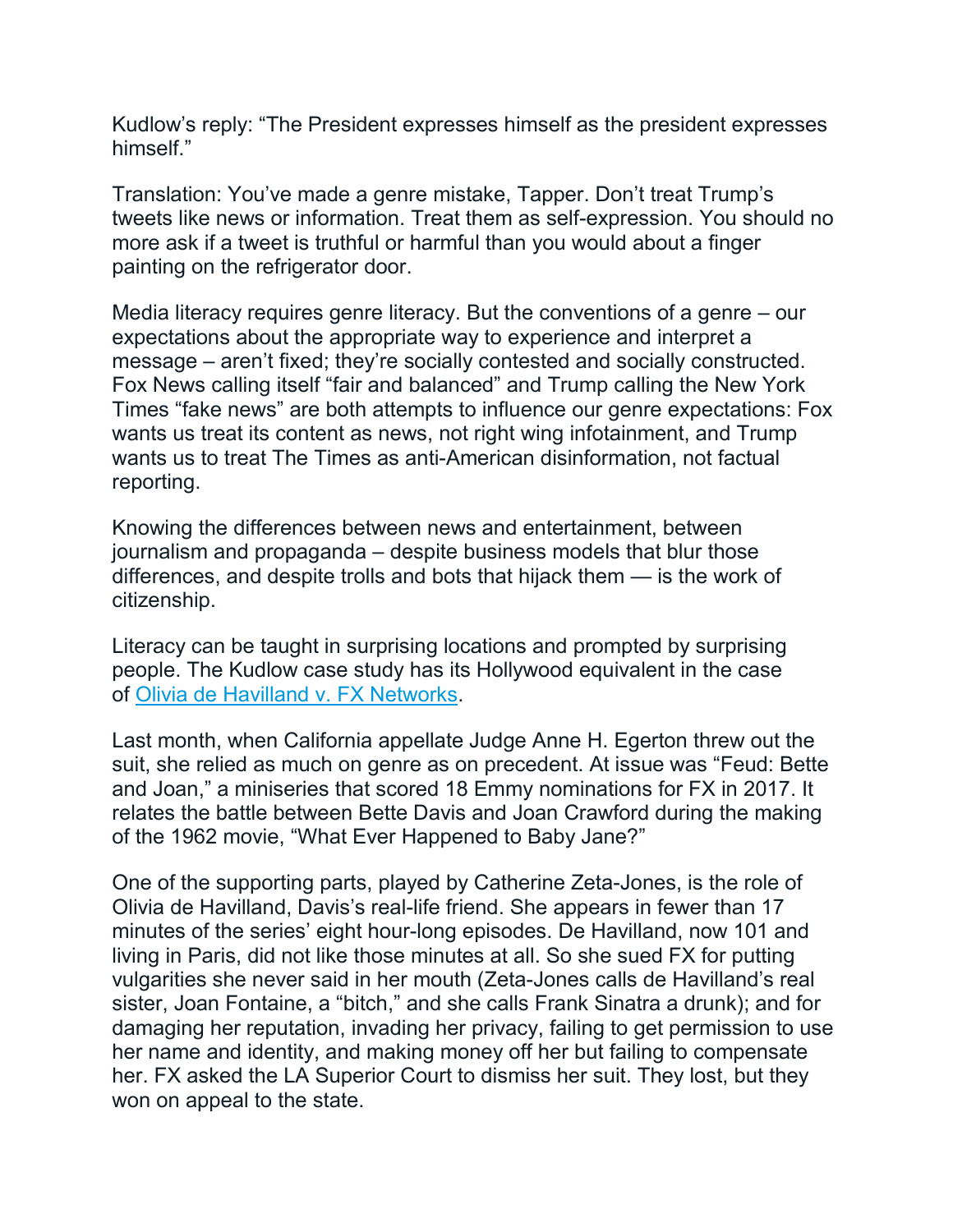Some of the appellate court's opinion turns on case law. (Did you know that a movie or TV show can legally use your real name and identity without your consent and without paying you – even if it's unflattering, and even if you're not famous, not a public person or not in the news? Thanks, First Amendment!)

But here's the salient thread in Judge Egerton's opinion: "We question whether a reasonable viewer would interpret 'Feud' – a docudrama – as entirely factual. Viewers are generally familiar with dramatized, fact-based movies and miniseries in which scenes, conversations, and even characters are fictionalized and imagined." In other words, reasonable people know not to interpret dialogue in historical fiction as actual statements by the real people with those characters' names.

The premise here is that most people are genre literate. They know the difference between a documentary and a docudrama, between a work of history and historical fiction, between a transcript and a script. They know that the license Tony Kushner has in writing Steven Spielberg's "Lincoln" is different from the leeway Doris Kearns Goodwin has in writing "Team of Rivals." They know not to confuse Oliver Stone's "LBJ" with Robert Caro's "LBJ." They know that the medical facts in a soap opera or hospital drama might be fudged, but if it's on "Frontline" or "60 Minutes," the details are accurate.

Really? Do people truly know the difference?

Even though, as historian Jon Wiener [notes,](https://www.thenation.com/article/trouble-steven-spielbergs-lincoln/) "There was no 'race against time'" to pass the Thirteenth Amendment, "and thus the central drama of the film is bogus," schools across the country used "Lincoln" to teach the Civil War.

Even though Stone's "JFK" is wildly speculative – it accuses Lyndon Johnson of staging a coup — the pressure on Congress from viewers who took it as true [forced](https://www.history.com/news/why-the-public-stopped-believing-the-government-about-jfks-murder) the government to open its assassination records.

Even though viewers realize that the medical facts on TV series might be made-up "facts," enough people believe them that the Centers for Disease Control (via a [project](https://hollywoodhealthandsociety.org/) I launched in 2001) has made public health experts available to writers for free, so they can get it right if they want to.

The spells that stories cast are so strong that we forget they're stories. That's because we have bodies.